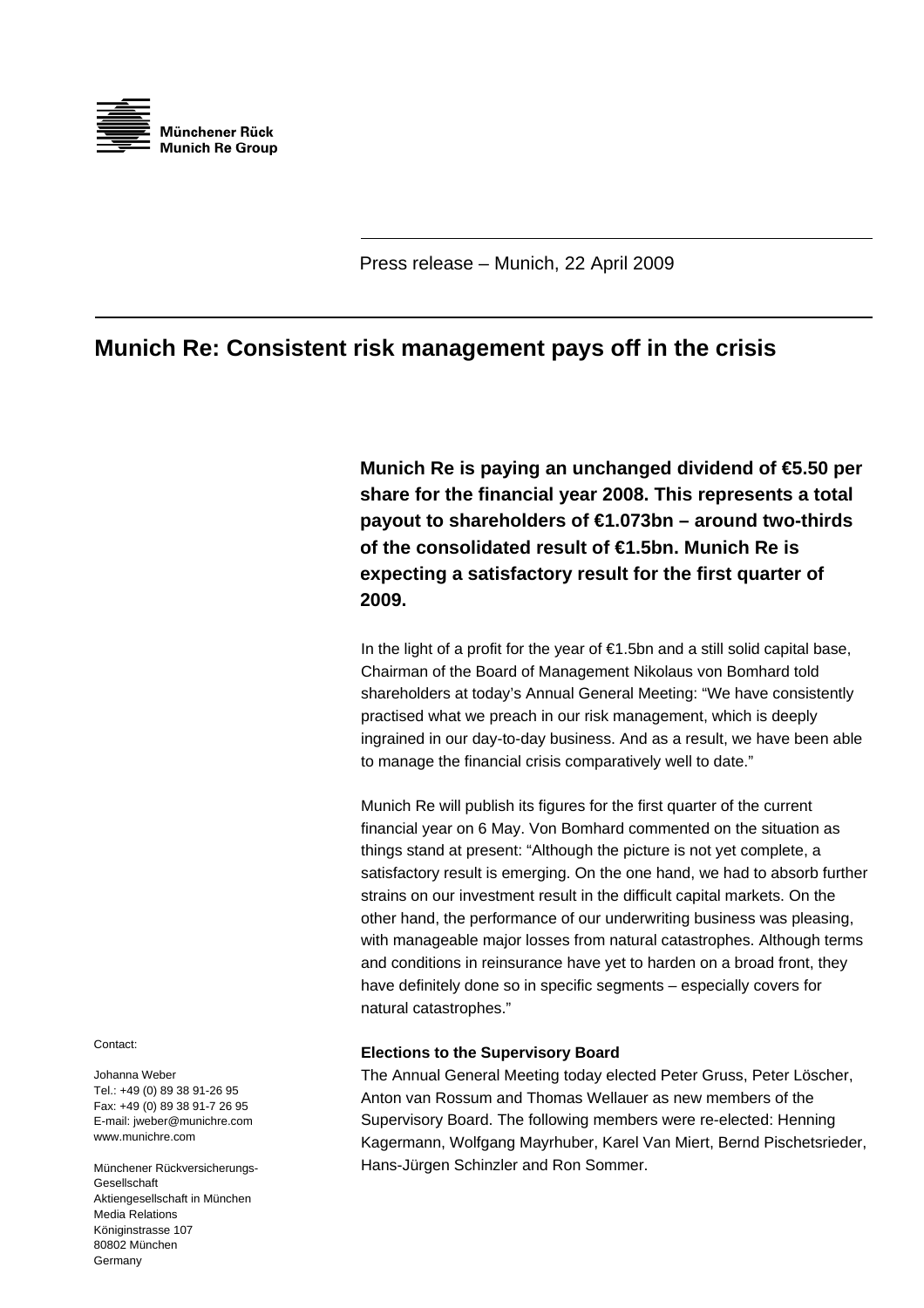At its subsequent constituent meeting, the Supervisory Board elected (employee representative) as his deputy. Hans-Jürgen Schinzler as its Chairman and Hans Peter Claußen

The Supervisory Board's term of office runs until the end of the Annual General Meeting in 2014.

## **Annual General Meeting resolutions**

The AGM adopted all the proposals of the Supervisory Board and Board of Management by large majorities, including the following items:

- It voted for a dividend of  $€5.50$  per share for 2008 (2007:  $€5.50$ ). The overall dividend payout thus amounts to €1.073bn (€1.124bn).
- The AGM renewed the authorisation to buy back shares up to a total amount of 10% of the share capital. The authorisation granted last year would have expired in October 2009 and has thus been replaced.
- Munich Re's Articles of Association were amended to enhance transparency with regard to entries in the share register. This creates the basis for further improved, direct communication with shareholders.
- In addition, a conditional amendment to the Articles of Association was adopted to give shareholders the opportunity to participate in the AGM electronically and also to cast their votes by means of electronic communication.

All voting results are available at www.munichre.com/agm. The shareholder portal provides shareholders with regularly updated information on the Munich Re Group.

Media Relations Munich, Johanna Weber Tel.: +49 (0) 89 38 91-26 95

Media Relations Asia, Nikola Kemper el.: + 852 2536 6936 T

Media Relations USA, Bob Kinsella Tel.: + 1 609 419 8527

The **Munich Re Group** operates worldwide, turning risk into value. In the financial year 2008, i t achieved a profit of €1,528m on premium income of around €38bn. The Group operates in all lines of business, with around 44,000 employees at over 50 locations throughout the world and i s characterised by particularly pronounced diversification, client focus and earnings stability. With premium income of around €22bn from reinsurance alone, it is one of the world's leading reinsurers. The primary insurance operations are mainly concentrated in the ERGO Insurance Group. With premium income of over €17bn, ERGO is one of the largest insurance groups in Europe an d Germany. It is the market leader in Europe in health and legal expenses insurance, and 40 million clients in over 30 countries place their trust in the services and security it provides. The global investments of the Munich Re Group amounting to  $\epsilon$ 175bn are managed by MEAG, which also makes its competence available to private and institutional investors outside the Group.

## **Disclaimer**

This press release contains forward-looking statements that are based on current assumptions and forecasts of the management of Munich Re. Known and unknown risks, uncertainties and other factors could lead to material differences between the forward-looking statements given